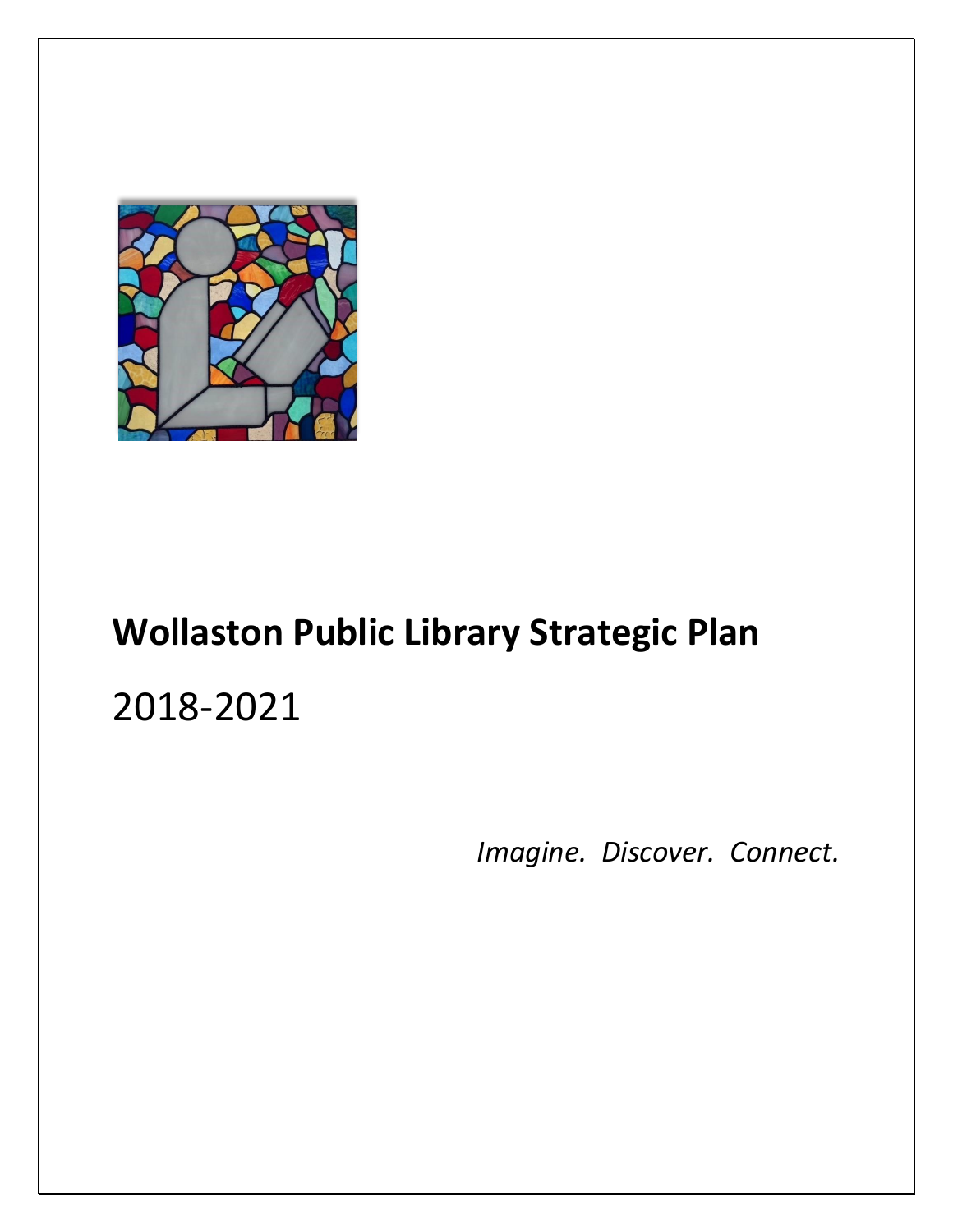

## BUILDING A LIBRARY GROWING A COMMUNITY Wollaston Public Library Strategic Plan

### A WORKING DOCUMENT

document presents the vision and strategies that the community.

> *Summary:* Focussing on two main goals will help the library serve its community best:

- **A new building**. Finalizing a location, designing the space, fundraising to build a welcoming, accessible, environmentally and fiscally sound facility.
- **Developing stronger ties with the community** in order that the library be perceived as a neutral and supportive "go-to" place for sharing knowledge, organizing initiatives, and engaging in literacy activities.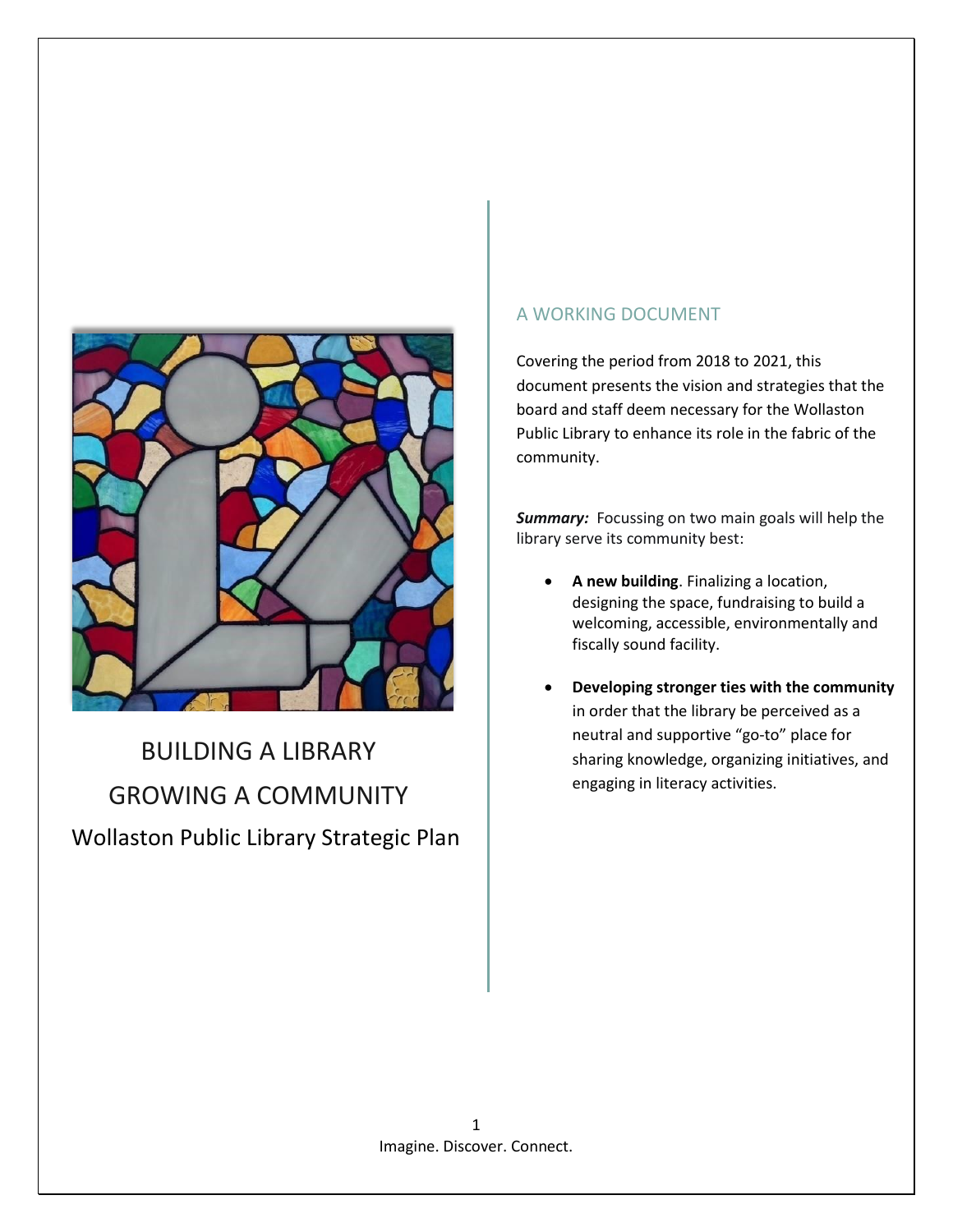### **Introduction**

l

### "*Tell us what you would like your library to do."*

That was the question and the challenge the Board and staff of the Wollaston Public Library put to the community in a [2017 survey.](https://www.surveymonkey.com/r/HXTP6CJ)

A total of 149 library patrons and residents took the time to answer 10 questions – either online or on paper. That input helped us understand how the public views the library's role in Wollaston Township. It also explored how they felt about the current library services and whether the aging portable structure had outlived its purpose.

Their answers have helped shape this strategic plan. The plan is also informed by guidance from the Friends of the Wollaston Library (FOWL) and input from staff. Those voices, as well as the assessments our board has made during its term, tell us what the Library can achieve. There is broad agreement about its importance to a small, rural community in the 21st century<sup>1</sup>.

A handful of respondents to the survey said the library service was "a nice bonus". More than 85 per cent deemed the library to be an "important service" to the township. We agree.

This strategic plan outlines a pragmatic vision to enhance the role the library plays in this community. Our resources might be considered limited, but we have a lot going for us:

- a supportive Council that believes in literacy and community development and that stands behind the library
- a Friends of the Wollaston Library group that consistently supports the library through programs and fundraising
- a committed board of directors that believes in a hands-on role to reach creative solutions and engage as many stakeholders and citizens as possible
- individuals who have offered their time and ideas to reinvigorate the library so that it can reflect the needs of a rural community in the  $21<sup>st</sup>$  century.

<sup>&</sup>lt;sup>1</sup> Jeffrey W. Hancks (2012) Rural Public Libraries' Role in Community Economic Development, Public Library Quarterly, 31:3, 220-236, DOI: [10.1080/01616846.2012.707108](https://doi.org/10.1080/01616846.2012.707108)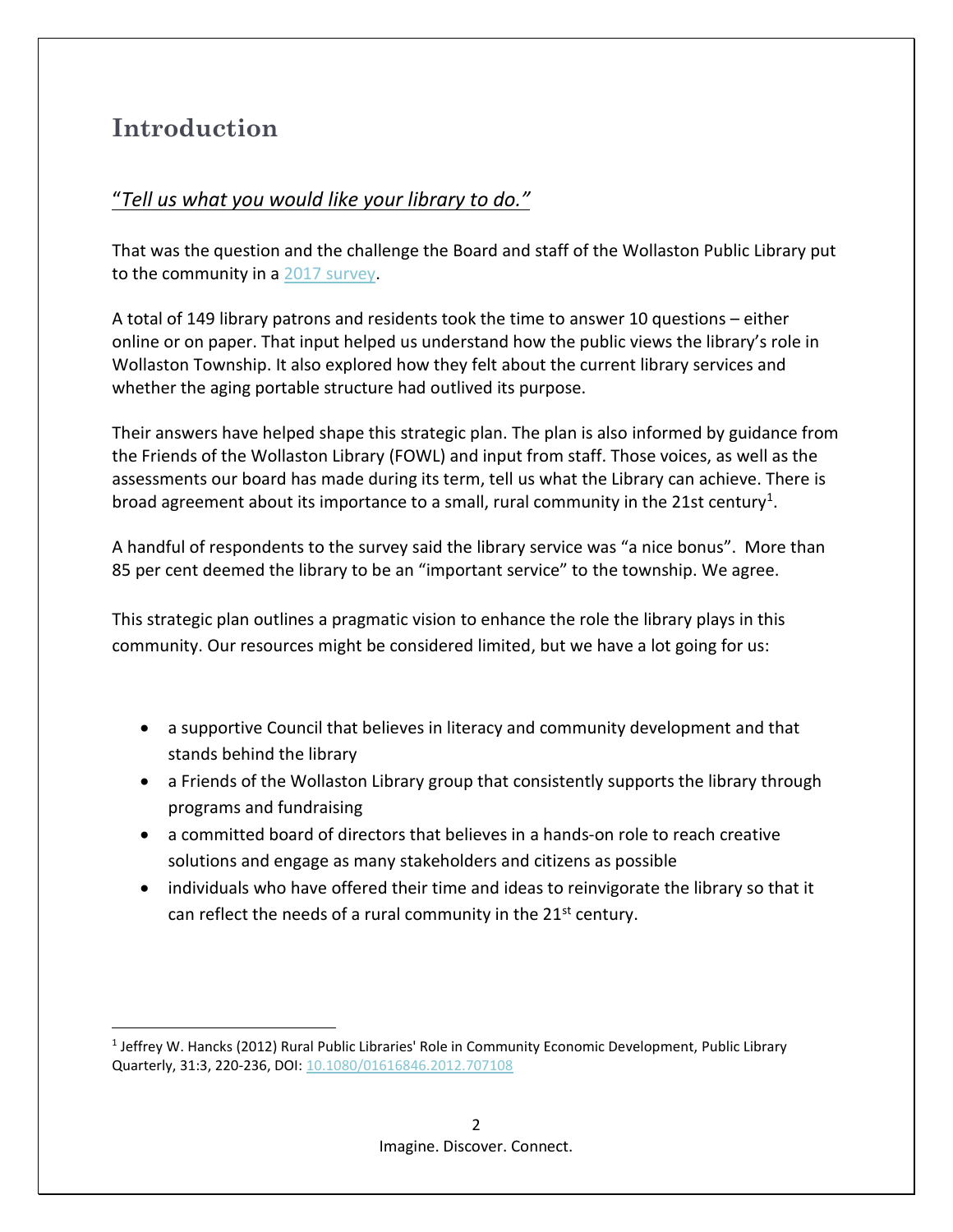### **Challenges**

Library staff and volunteers have had a "can-do" or "make-do" attitude and that results in a facility that attempts to be as welcoming as possible. However, there are physical limitations that can't be overcome as things stand:

- *The building*: the current location is a portable that is 40 years old. It is poorly insulated which means clients using the computers keep their jackets on in winter but still complain of cold feet. It is overly hot in summer which is our busiest time. It has no toilet facilities or running water which is an issue for those cold computer users, not to mention young children. There is no place for community members to hold small, informal meetings like book clubs or organizing committees. The energy costs have become a drain on our modest budget. Plans for a new location have been discussed for years – and there were even plans drawn. Up until now, the community has not been asked to actively engage on replacing the building. The results of our survey show they are ready to participate.
- *Community Engagement*: Respondents to our survey outlined multiple library services they valued. They also set down ideas that they would like to see in the future. With limited resources, the library must prioritize such services and make decisions about how to best serve the widest community possible: children, youth, seniors, business people, parents, and those with disabilities and limited mobility. For a library to be a hub it needs to nurture relationships with stakeholders – bringing in new individuals and groups who view the library as a place that supports their needs and goals.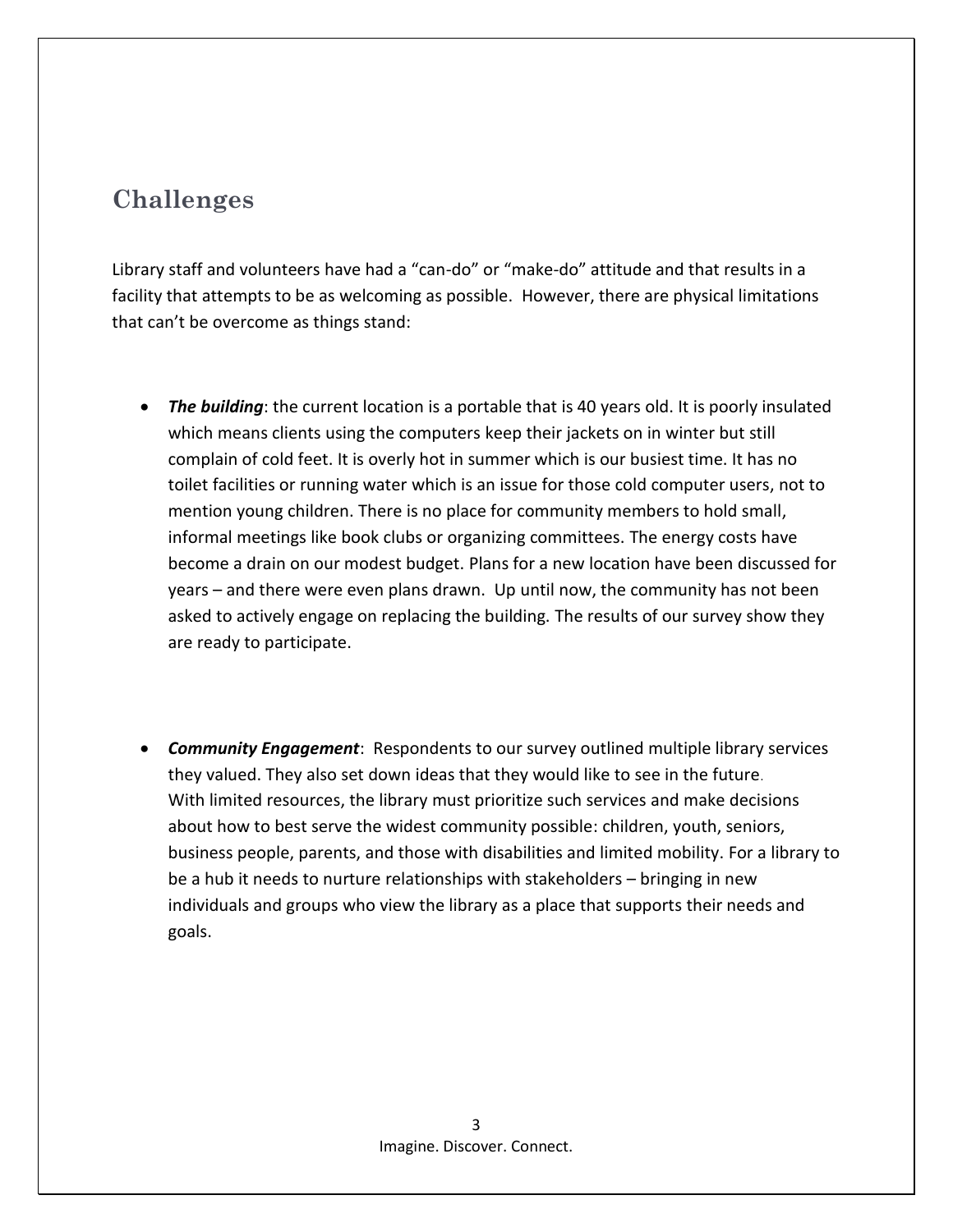### **Mission Statement:**

The Wollaston Public Library provides access to an organized collection of print and non-print materials. The library aims to support the Township's cultural, informational, educational and recreational needs and acts a community hub.

### **The Pillars:**

**Collections, Programs and Services** – We maintain collections that reflect the diverse tastes and needs of our patrons. And we work with other libraries and professionals to maintain the widest access possible. Listening helps us provide access to events and programs that reflect the interests of the community and help bring people together to share knowledge, experience and fun.

**Technology** - We strive to provide access to, and information about, current technologies to narrow the accessibility gap that exists in rural communities.

**Community Engagement –** Connection with local stakeholders helps us identify needs, issues and opportunities to expand our patron base. Our volunteers are a valuable resource and support many of the "extras" that would not be possible with our operating budget.

**A Space** – Our aging school portable has hosted valued library services for many years**.** However, it is hindrance to fulfilling our mission. We need to find a new space that will be welcoming, accessible and safe.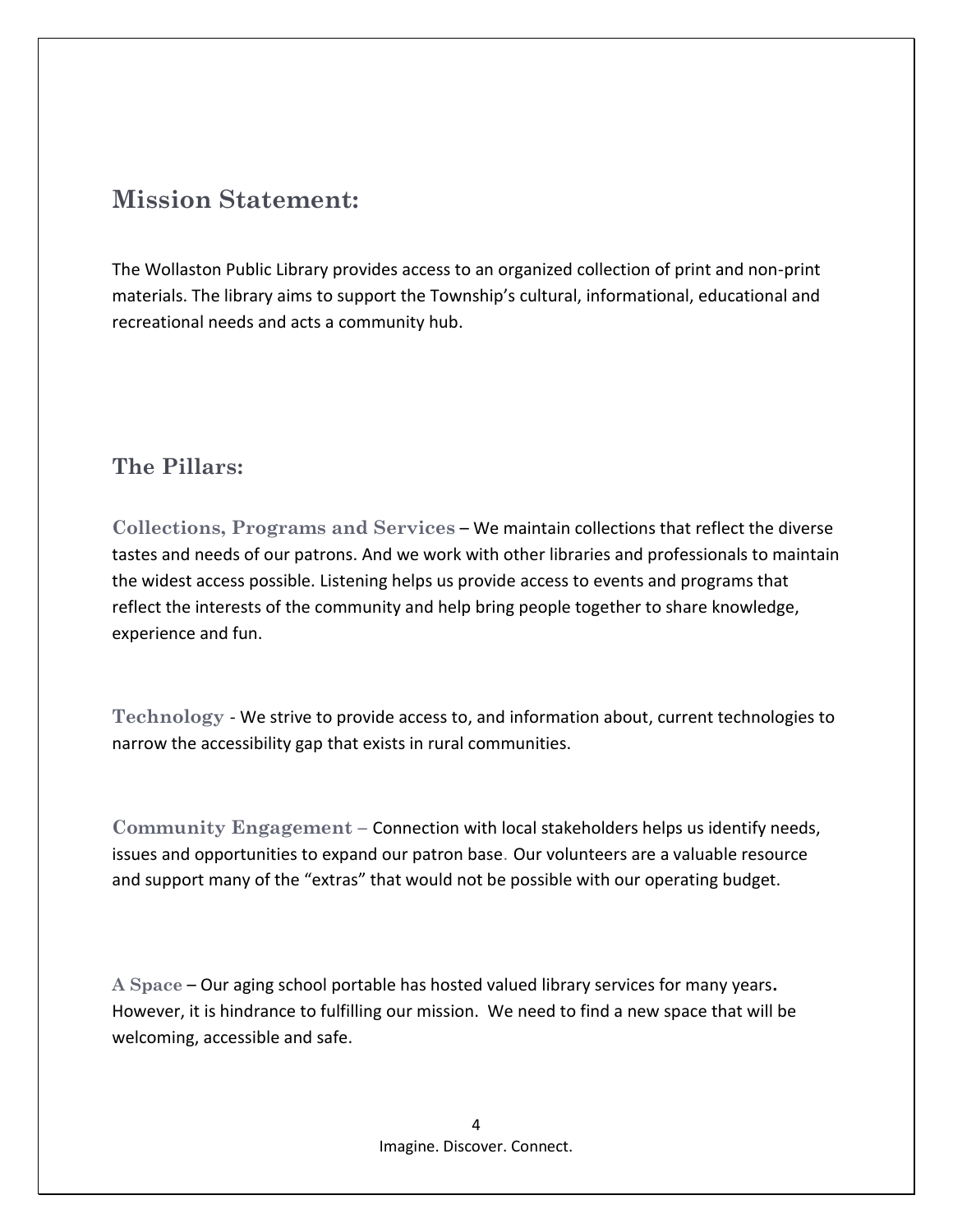### **The Goals:**

A modern rural library needs to engage and connect. It needs to be creative, resourceful and accessible. The community has expressed a need for a place to connect, learn and share. We accept the invitation to work towards creating a new space for the Wollaston Public Library which reflects our community.



Focussing **on two main goals** over the period of this strategic plan will make the plan easier to achieve:

A new building: This goal will be supported by a workplan which includes finalizing a location, designing the space, fundraising to build a welcoming, accessible, environmentally and fiscally sound facility.

Stronger connections: This goal will be supported by a workplan that actively seeks to identify stakeholders within the community and then explore, develop and nurture partnerships and connections with them.

### *Making It Happen: A Plan for Action*

Every day, there are dozens of tasks, projects and ideas that present themselves. However, our Library Board has learned from decades of combined experience in public service, business, outreach and administration that success is achieved by assessing resources and prioritizing goals. That doesn't mean that there isn't room for flexibility if an opportunity presents itself. But it does mean that decisions about what we work on are made through the filter of maintaining a good collection, finding a new home for the library and broadening our reach into the community. Making hard choices and sharing those choices with the community is a leadership role that the library has chosen to take. Incorporating benchmarks and a method for evaluating progress will help us reach our goal.

This is the formula for success. Here is how we can make it happen: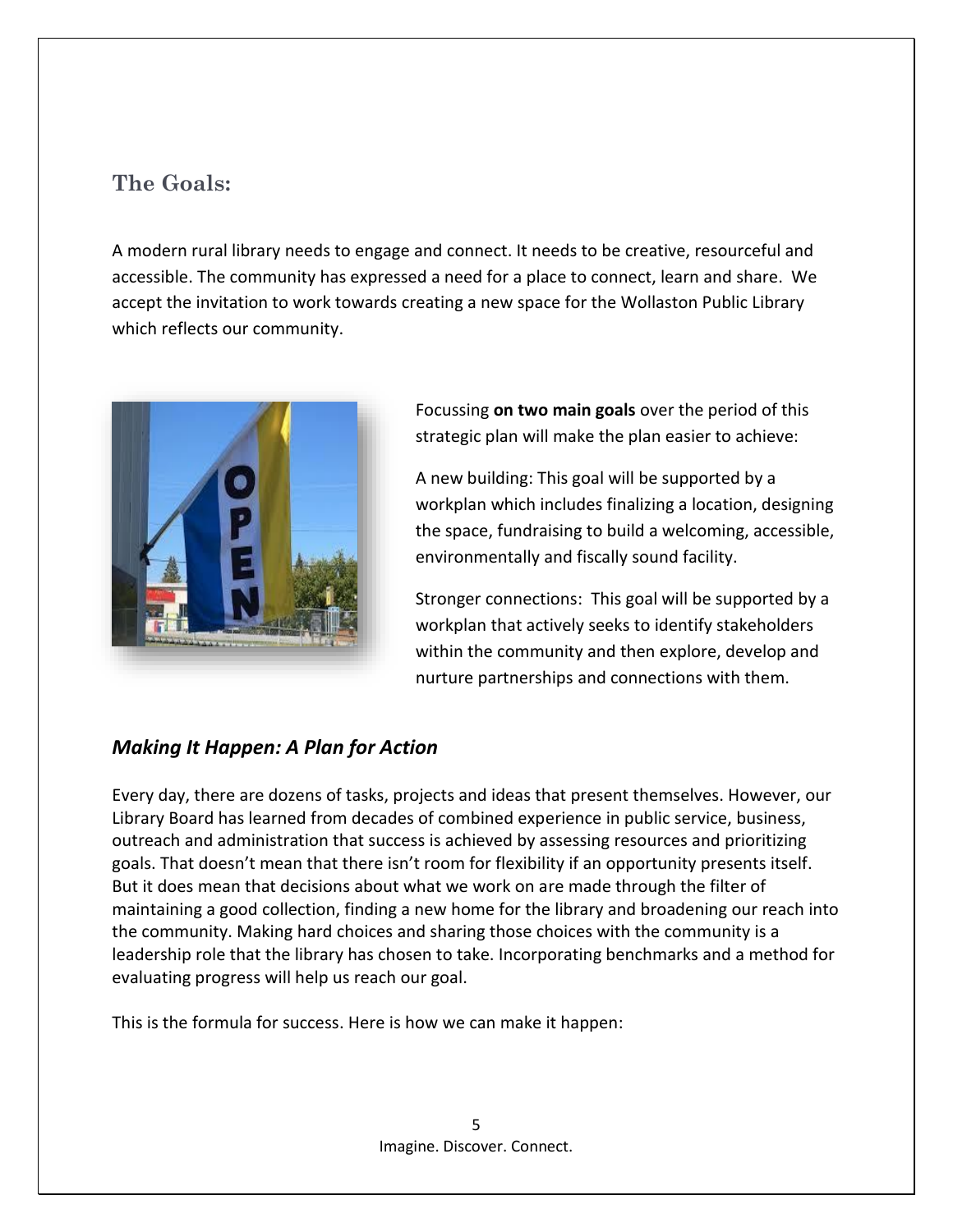#### *A New Home*

*Imagine. Discover. Connect.* Those are the three important words that make up the Wollaston Library's motto.

For decades, we've operated from an aging portable. Little insulation, no washroom facilities and lack of meeting space has created an atmosphere that discourages lingering, much less connection. The current library building is owned by the Hastings and Prince Edward District School Board, and while we have a great relationship with them, the costs associated with occupying the building are about to increase substantially.

The current facility does not lend itself to the improvements that a new space could provide, including programming and shelving space, washrooms and adequate heating and cooling.

The library board and staff have had discussions and explored options for a new space, and Wollaston Township Council has approved the new library space in principle.

The 2017 community survey *"Tell Us What You Would Like Your Library to Do"* showed there is strong support for a comfortable, safe space for library services and programmes. We want to seize this momentum.

This strategic plan is designed to tackle this challenge. The workplan for this goal appears as Appendix 1 at the end of this document.

#### *Collections, Programs and Services*

Borrowing books and other library resources was listed as the #1 reason our patrons want a library. That's the "Imagine and Discover" in our motto.



Nourishing literacy and fostering a love of reading remains at the core of our mission.

The Wollaston Public Library is proud of its collection of new works, classics, resource materials and DVDs. The installation of a new cataloguing system will make it easier to track and analyze user needs and tastes. And our interlibrary loan partnerships with other libraries help provide patrons with books we can't afford to buy. A small part of our operating budget is used for collections.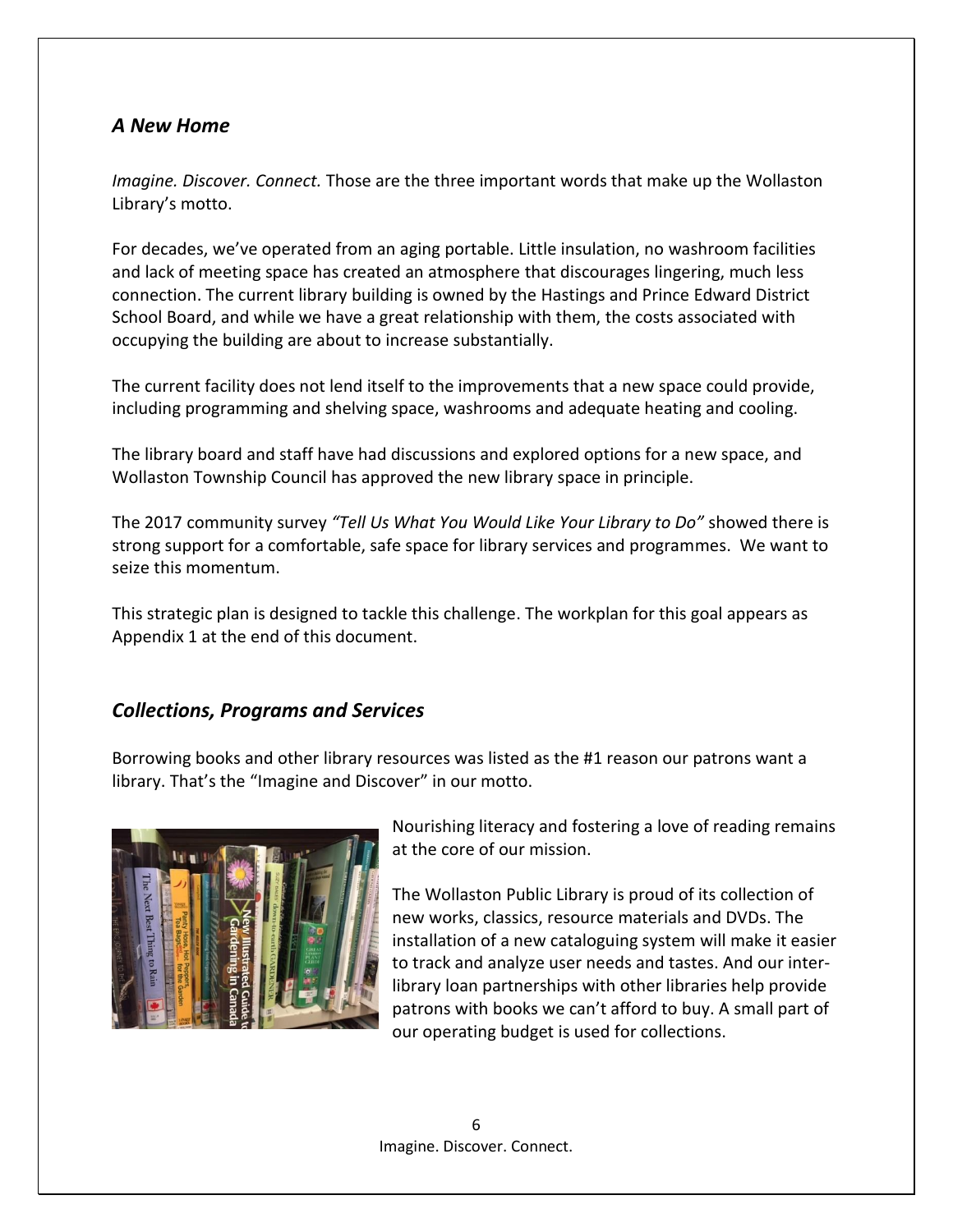It is supplemented by cash donations from FOWL and public donations of books. Our librarian constantly balances the need to be frugal and efficient with the need to be current so that patrons – young and old – aren't at a disadvantage.

We aim to attract new patrons to the library with programming such as the Family March Break events. Our capacity to do so depends on our FOWL volunteers and on available space. In the summer of 2018, the library will have no access to the Community Centre. This severely limits our capacity to provide programming because the portable has limited space and no running water.

#### *Outreach: Engaging and Connecting the Community*

The "Connect" part of our motto is integral to our mission. Research shows that a modern, rural library strengthens and enhances community and economic development.<sup>2</sup> Residents of Wollaston Township innately know this. In our [2017 survey,](https://www.surveymonkey.com/r/HXTP6CJ) 85 per cent of respondents said the library was an important community asset. This strategic plan aims to consolidate that support and give voice to those who want the very best for residents of all ages.

 $\overline{\phantom{a}}$ 

<sup>&</sup>lt;sup>2</sup> Heather Reid & Vivian Howard (2016) Connecting with Community: The Importance of Community Engagement in Rural Public Library Systems, Public Library Quarterly, 35:3, 188-202, DOI: [10.1080/01616846.2016.1210443](https://doi.org/10.1080/01616846.2016.1210443)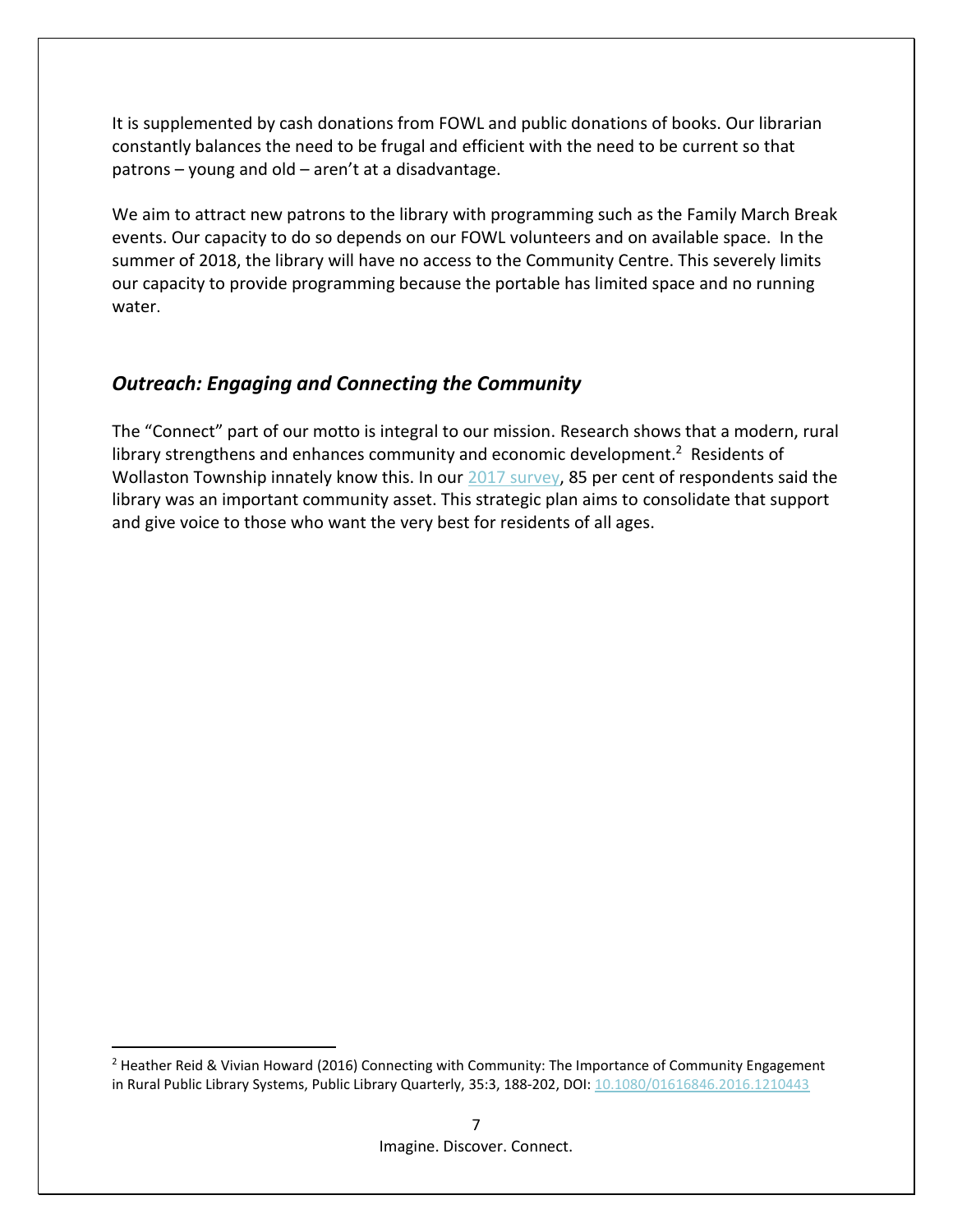### **Conclusion**



This is not a project for the faint of heart.

But literacy, knowledge-sharing, communitybuilding and the pleasure of reading are important to this community. Its longstanding support of the library shows that.

This plan helps the library and the community focus on a clear goal that can benefit young and old, working or retired, full-time residents and visitors, businesses and not-for-profit groups. It

is a project that can unite and strengthen. It will result in a space where the community can meet, learn, play and even celebrate!

This plan also includes goals and timelines to help us stay focussed. As a volunteer board and a part-time librarian, we welcome the expertise and positive contributions of stakeholders to help us mark our goalposts; measure our progress and adjust our course.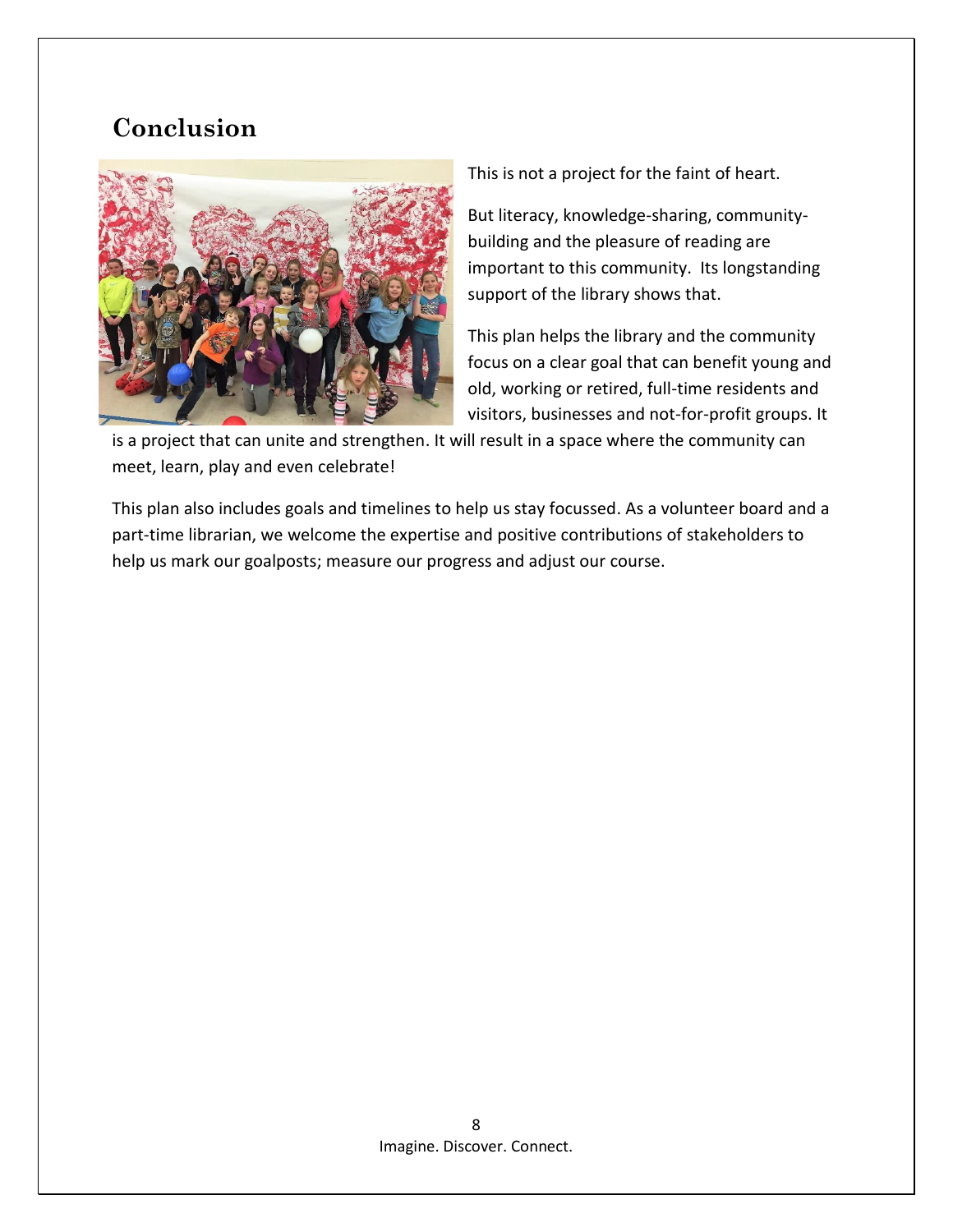## Guidelines and Workplan for Finding a New Home

| Goals                                                              | Tasks/Steps                                                                | <b>Timeline/Progress</b>                             |
|--------------------------------------------------------------------|----------------------------------------------------------------------------|------------------------------------------------------|
| Develop concrete proposal                                          | <b>Explore Options/ Develop</b><br><b>Rough Drafts</b>                     | April 2018 onward                                    |
| Presentation of proposal to<br>stakeholders, potential<br>partners | <b>Presentation to Council</b><br><b>Motion of Support from</b><br>Council | May 2018                                             |
| Active discussion/debate of<br>options                             | Form a committee, choose<br>venue, information package                     | August 2018 onward                                   |
|                                                                    | <b>Public Consultation</b>                                                 | August 2018 onward                                   |
| Giving voice to community<br>need for library/hub space            | Media outreach                                                             | <b>Bancroft This Week, Moose</b><br>June 2018 onward |
|                                                                    | Opinion piece                                                              |                                                      |
|                                                                    | Social Media                                                               |                                                      |
|                                                                    | Post Strategic Plan on                                                     |                                                      |
|                                                                    | website, present at Council                                                |                                                      |
| <b>Exploring and pursuing grant</b><br>and funding options         | Seeking partnerships with<br>community stakeholders                        | August 2018 onward                                   |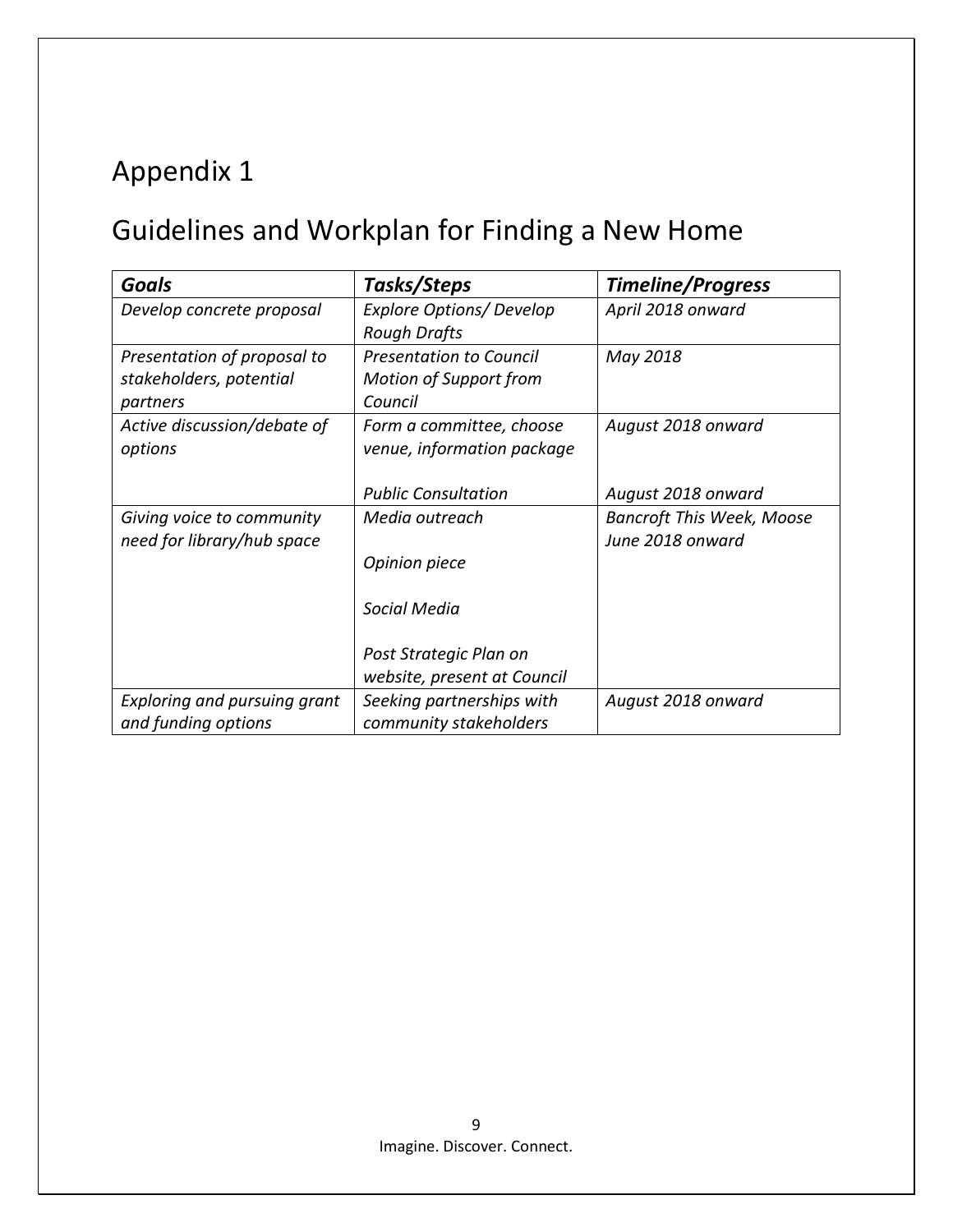## Collections, Programs and Services

| <b>Goals</b>                                                | Tasks/steps                                                                                                                             | <b>Timeline/Progress</b> |
|-------------------------------------------------------------|-----------------------------------------------------------------------------------------------------------------------------------------|--------------------------|
| Improved administration of<br>collection                    | Installation and training on<br><b>JASI</b>                                                                                             | May-June 2018            |
|                                                             | 100 per cent of materials<br>labelled and catalogued                                                                                    | May 2018 onward          |
|                                                             | Clear, user-friendly signage                                                                                                            | <b>July 2018</b>         |
| Knowing our users                                           | Up to date user database                                                                                                                | August 2018 onward       |
|                                                             | Regular contact/information<br>updates                                                                                                  |                          |
| Continuing to Develop our<br><b>Collection and Services</b> | Continue to consult on how<br>best to serve the community<br>through the collection.                                                    | September 2018 onward    |
|                                                             | Spend budget dollars on the<br>collection to make it even<br>more valuable to the<br>community.                                         | September 2018 onward    |
|                                                             | Continue to consult on how<br>best to serve the community<br>through library programs,<br>whether through staff,<br>volunteers or FOWL. | September 2018 onward    |
|                                                             | Deliver programs and<br>initiatives that are of value to<br>the community.                                                              | September 2018 onward    |
| Provide On-Line Services for<br>the Community               | Continue to provide 24/7<br>access to the internet<br>through the library building.                                                     | September 2018 onward    |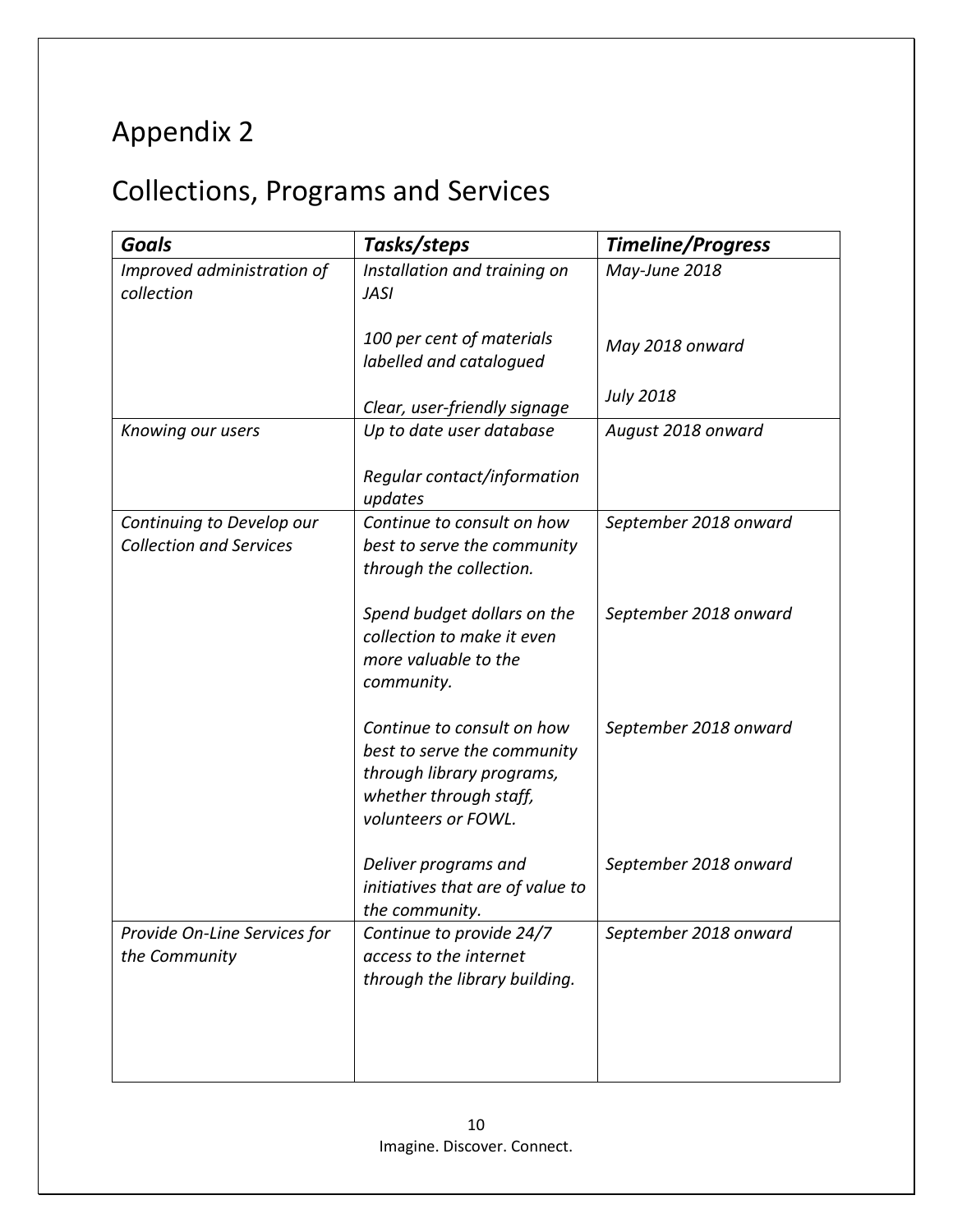| <b>Goals</b> | Tasks/steps                                                                                                         | <b>Timeline/Progress</b> |
|--------------|---------------------------------------------------------------------------------------------------------------------|--------------------------|
|              | Continue to explore<br>enhancements to the Internet<br>services and ensure that they<br>reflect best practices.     | September 2018 onward    |
|              | Continue to explore training<br>options for the community<br>that enhance patrons'<br>comfort and on-line literacy. | September 2018 onward    |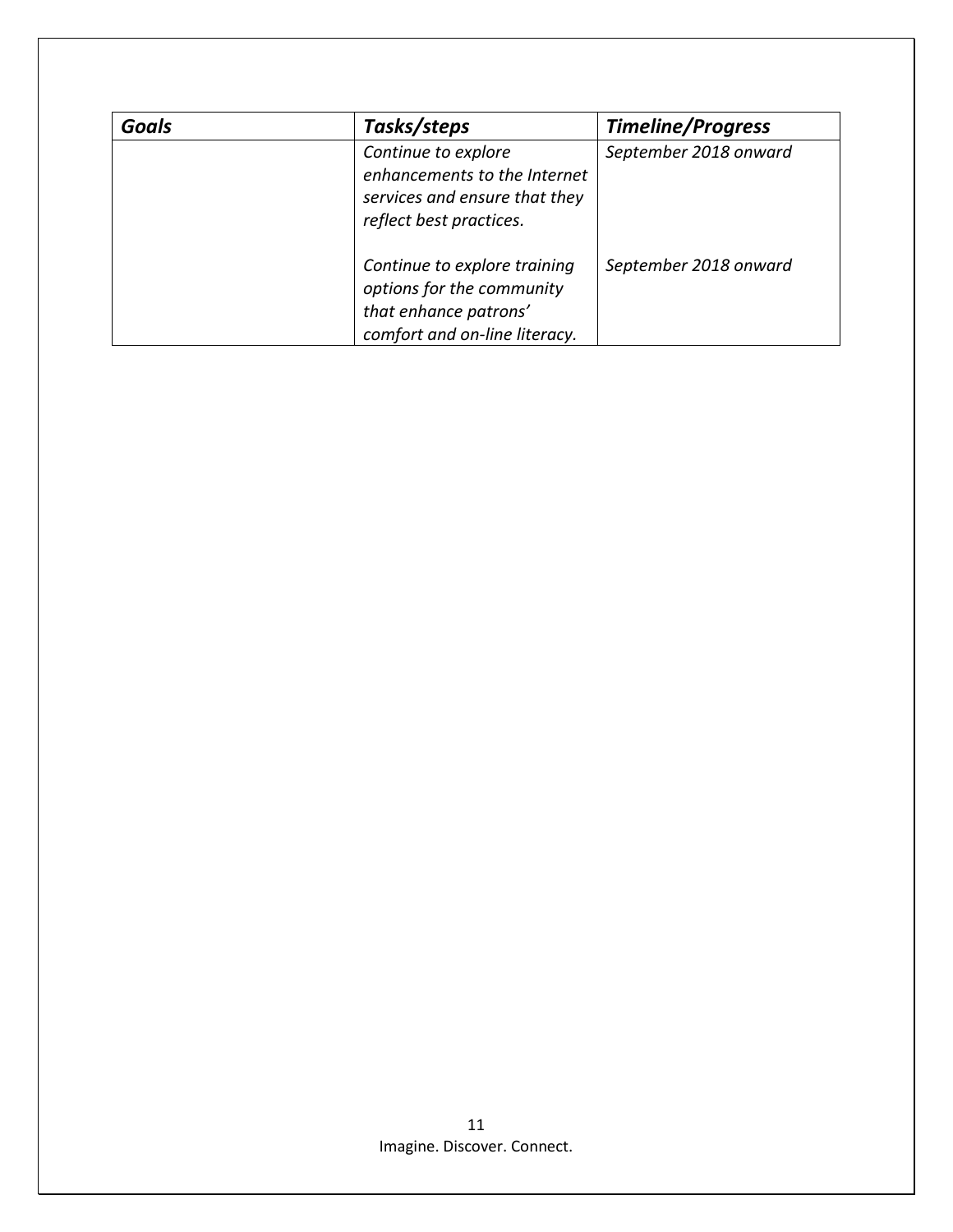## Public and Media Outreach

| <b>Goals</b>                                                                   | Task/Steps                                                                                                              | <b>Timeline/Progress</b> |
|--------------------------------------------------------------------------------|-------------------------------------------------------------------------------------------------------------------------|--------------------------|
| Broaden library's visibility.                                                  | Develop new website                                                                                                     | Launch August 2018       |
|                                                                                | Create and maintain online<br>community calendar                                                                        | Ongoing                  |
|                                                                                | Maintain and populate<br>Facebook, Twitter and<br>Instagram accounts                                                    | Ongoing                  |
|                                                                                | Advertise regularly in What's<br>Happening Wollaston;<br><b>Media Plans surrounding</b><br>each of the library's events | Ongoing                  |
|                                                                                | Organize/host public<br>consultation for new home                                                                       | August 2018 onward       |
|                                                                                | Media release/pitch about<br>the new library<br>project.                                                                | September 2018 onward    |
|                                                                                | Organize/host Municipal All-<br><b>Candidates Meeting</b>                                                               | September 2018           |
| Strengthen existing<br>relationships with current<br>members.                  | Creating a user database that<br>enables contact with patrons                                                           | June 2018 onward         |
| Increase membership<br>numbers.                                                | <b>Membership Drive</b>                                                                                                 | July 2018 onward         |
|                                                                                | <b>Book Sale Cookie Promotion</b>                                                                                       | June 2018 book sale      |
|                                                                                | Attendance/Talks at Group<br>Gatherings                                                                                 | June 2018 onward         |
| Maintain and nurture current<br>stakeholder relationships and<br>partnerships. | Explore new ways to partner<br>in programming and<br>fundraising                                                        | May 2018 onward          |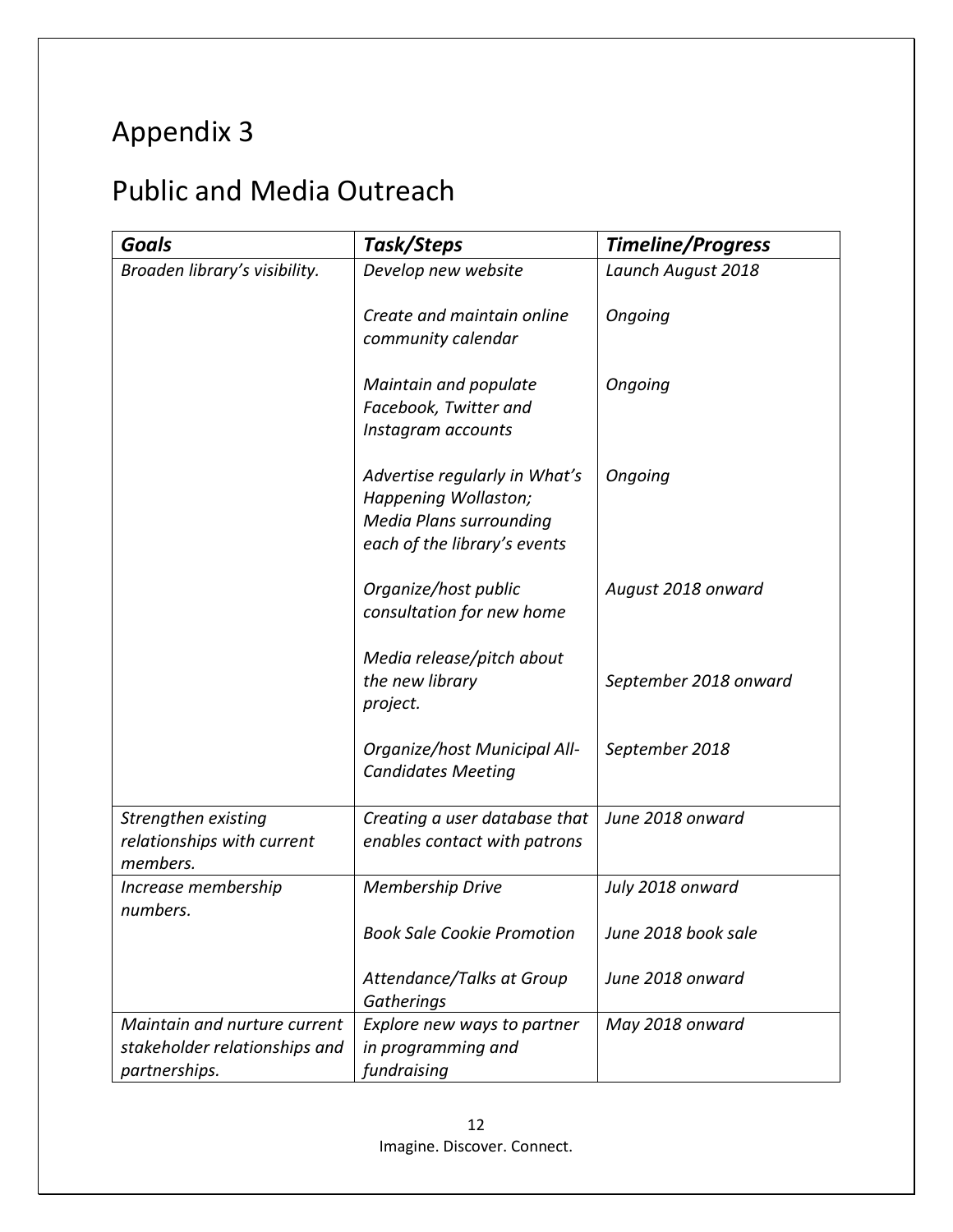|                                                                                |                                                    | <b>Timeline/Progress</b> |
|--------------------------------------------------------------------------------|----------------------------------------------------|--------------------------|
| <b>Goals</b>                                                                   | Steps/Tasks                                        |                          |
| Maintain and nurture current<br>stakeholder relationships and<br>partnerships. | Monthly attendance at FOWL<br>meeting              | March 2018 onward        |
|                                                                                | ATV Club Fundraiser                                | <b>June 2018</b>         |
|                                                                                | Explore book drops at Bear<br>Ridge and Red Eagle. | September 2018           |
|                                                                                | Bear Ridge Fundraiser                              | September 2018           |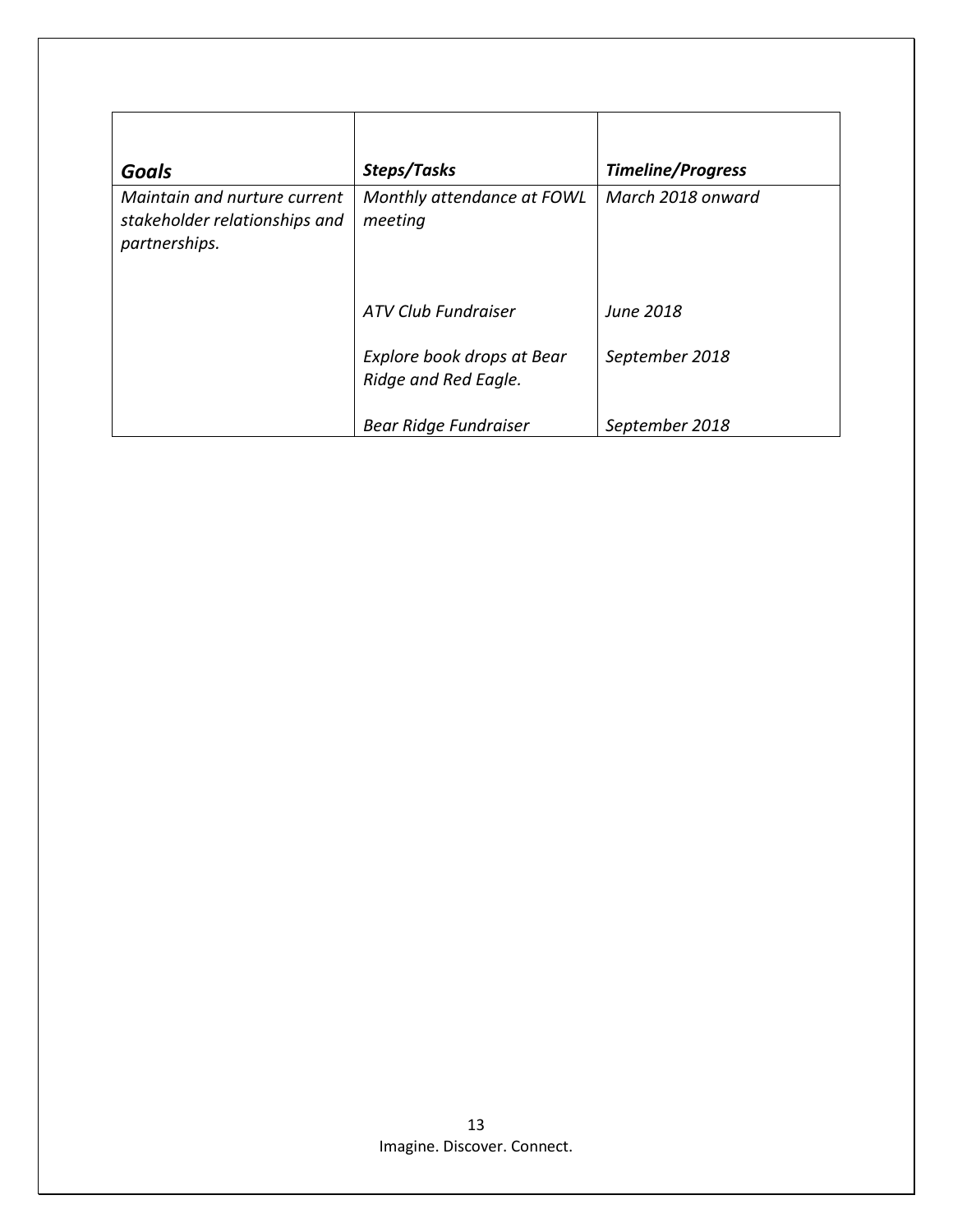## A Brief History of the Search for a New Library

When the Wollaston Public Library Board was appointed, we immediately discovered that we had our work cut out for us. The community needed a new building for the library - one with washroom facilities and improved accessibility. It needed to be safer and more secure for staff and patrons. We needed a facility that was warm in the winter and cool in the summer. Patrons wanted a library that was inviting, welcoming and inclusive. Small, rural libraries have been proven to improve social connections and economic development. They don't have to be fancy. But they do have to have a plan, a mission and a good space for people to gather.

We've set out to achieve this and here is the chronology of the efforts (in quick note form) of our volunteer board.

- We created a [survey](https://www.surveymonkey.com/r/HXTP6CJ) to ask the public what they wanted.
- We met with Hastings Prince Edward District School Board Facility Services to discuss options for sharing the library space with the Coe Hill School library. We were told a separate entrance and separate washroom would be required. We would have to use the school board's architects, engineers and contractors but the community would be responsible for the costs associated with those improvements. We also discovered we would be charged rent on the shared space as well as the entrance addition. The bottom line was that we would incur substantial cost but could lose the space if the school closed or circumstances or policies changed at the school board. The board concluded that this option was neither wise nor a good use of money.
- After that meeting, the board met and considered options including building an addition to the township building.
- The library board sent a member to talk to the Township Clerk to explore the idea. We were met with an encouraging response. She informed us that Councillor Dave Naulls was researching the idea of larger council chamber addition to the township office.
- The board invited Councillor Naulls to a board meeting to share ideas. We talked about additions and improvements that would create a new library, improve offices and storage space for township staff, make a larger council chamber that could also be used for programming and other community uses.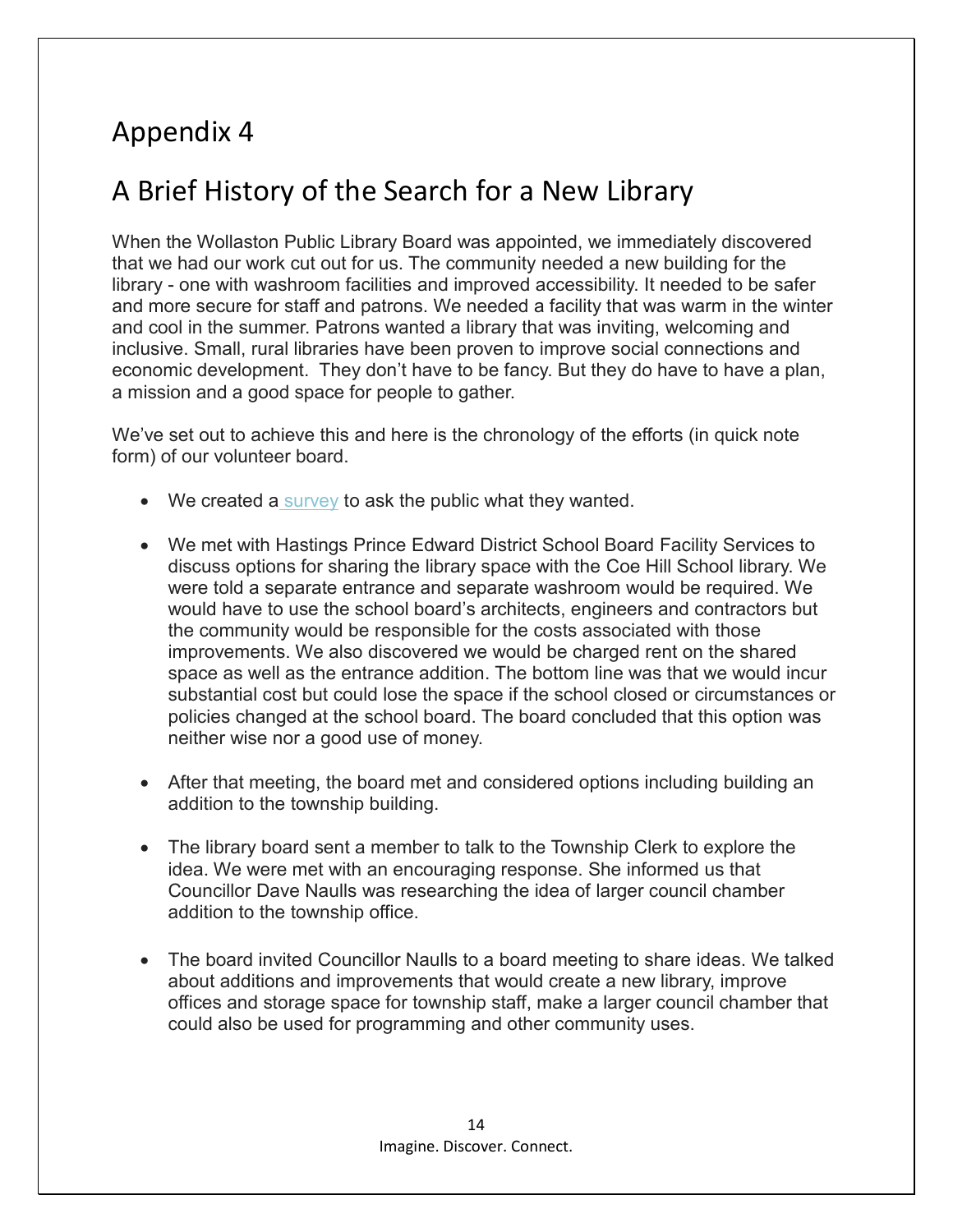The proposed improvements included a new upgraded septic system, insulation and siding, in-floor heating for the library and council chambers. Radiators connected to a boiler system would service the rest of the building. This would improve the energy efficiency of the building as well as making it a comfortable place to visit. Additional parking and an outdoor area with Wi-Fi were also on the list. We used this information to prepare a plan for a new facility.

- A preliminary floor plan was designed to improve the township building. It incorporated the concept of a community hub with a library, a larger council chamber/multipurpose room, and storage space and offices for the use of township staff.
- The plan is presented to council. Council passes a motion agreeing in principle.
- The school board informs the township that they will begin charging the Library \$9.14 sq. ft. annually beginning in the fall of 2018.
- We increase and focus our efforts to find the library a new future home.

And now here we are determined to make it happen. The plan for the new library facility has several benefits:

- It is affordable. The township has money in reserves that would pay for their portion.
- It is an investment in our own township's assets and can play a major part in the development of our community.
- It is a plan that takes into consideration that residents want to play their part to create this space. This project can bring community together and takes advantage of the skills and passion that make Wollaston Township a good place to live.
- It will result in a safe, comfortable facility for staff and patrons. It would be welcoming and accessible for people using the collection or enjoying library programs.

The township owns a tract of land at and around the township office. The Crowe Valley Conservation Authority confirms that site development falls within all current regulations. If a future a plan is formulated for a new building on the main street, then the township office would have improvements making it more desirable for sale or rent.

This idea could be completed in a short time, and the library board unanimously and enthusiastically recommends it to the Wollaston community.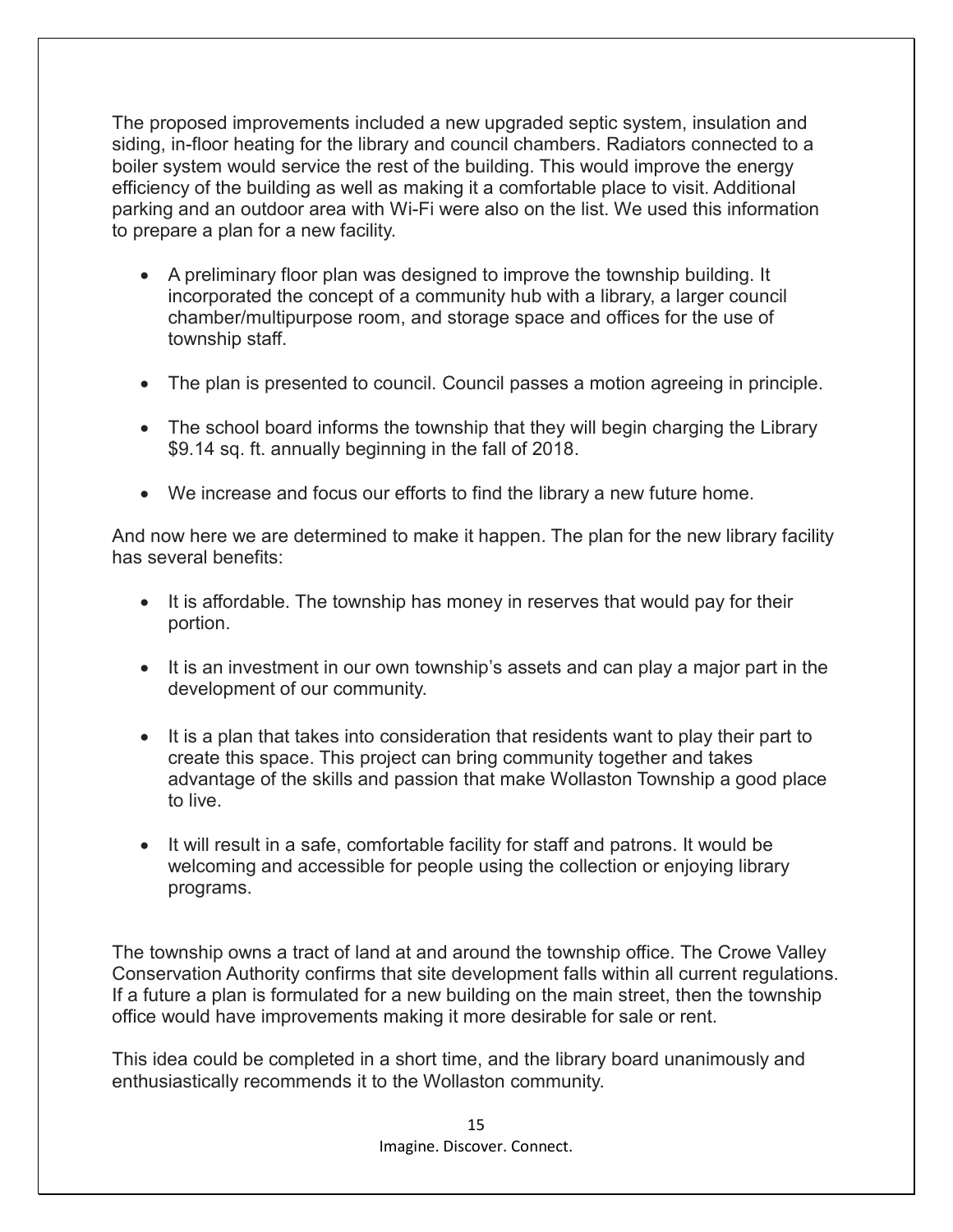## Surveying the Public

In the summer and autumn of 2017, the Board of the Wollaston Public Library, in collaboration with the Friends of the Wollaston Library, undertook a project to help us understand how the public felt about our current library.

Reaching out to people with both online and paper versions of the survey, we wanted to know if they felt a library was important to the community, what we could do to provide better service, and what their priorities were. We set up tables at several community events, provided the survey at the reception desk at the library, and encouraged participation through our

| Tell Us What You Need from Your Community Library                                                                                                                                                                                                                                                                                                                                                                                                                                                                                                                                                                                                                        |
|--------------------------------------------------------------------------------------------------------------------------------------------------------------------------------------------------------------------------------------------------------------------------------------------------------------------------------------------------------------------------------------------------------------------------------------------------------------------------------------------------------------------------------------------------------------------------------------------------------------------------------------------------------------------------|
| The Board and Staff of the Wollaston Public Library are planning for the future. We would like to hear what you think the library needs so it<br>can better serve the community. Please help us out with your ideas on how to make it the best it can be. The answers to this survey will<br>be used to create a strategic plan for 2017-2020. The Board has agreed that the physical space for the library is a priority. The current<br>portable is at least 40 years old. It has no running water, poor insulation and wiring. We need your input to help us address this challenge.<br>Thanks for taking a few minutes to help build the library Wollaston deserves. |
| How would rate the library as a community service?                                                                                                                                                                                                                                                                                                                                                                                                                                                                                                                                                                                                                       |
| Were fire without it.                                                                                                                                                                                                                                                                                                                                                                                                                                                                                                                                                                                                                                                    |
| it is a nice bonus.                                                                                                                                                                                                                                                                                                                                                                                                                                                                                                                                                                                                                                                      |
| (1) It is an important pervice.                                                                                                                                                                                                                                                                                                                                                                                                                                                                                                                                                                                                                                          |
| How often have you visited the library in the past year?                                                                                                                                                                                                                                                                                                                                                                                                                                                                                                                                                                                                                 |
| Vientis                                                                                                                                                                                                                                                                                                                                                                                                                                                                                                                                                                                                                                                                  |
| $C$ . Advanced .                                                                                                                                                                                                                                                                                                                                                                                                                                                                                                                                                                                                                                                         |

Facebook page and our website.

A total of 149 people responded. Sixty-two percent of the respondents to the survey identified themselves as permanent residents. In both versions, most respondents said they used the library regularly. Nearly all said they, or members of their family, had been in the library building in the past year.

**Opening page of the online survey**

Full-time and seasonal residents appreciate the role of a small, rural library in the life of their community.



**Online Survey Question Rating Library as a Community Service**

A total of 85 per cent of respondents felt that the library was an important.

Most respondents said that it was the adults in their households who most visited the library in the previous year. A good proportion indicated they brought children or grandchildren along.